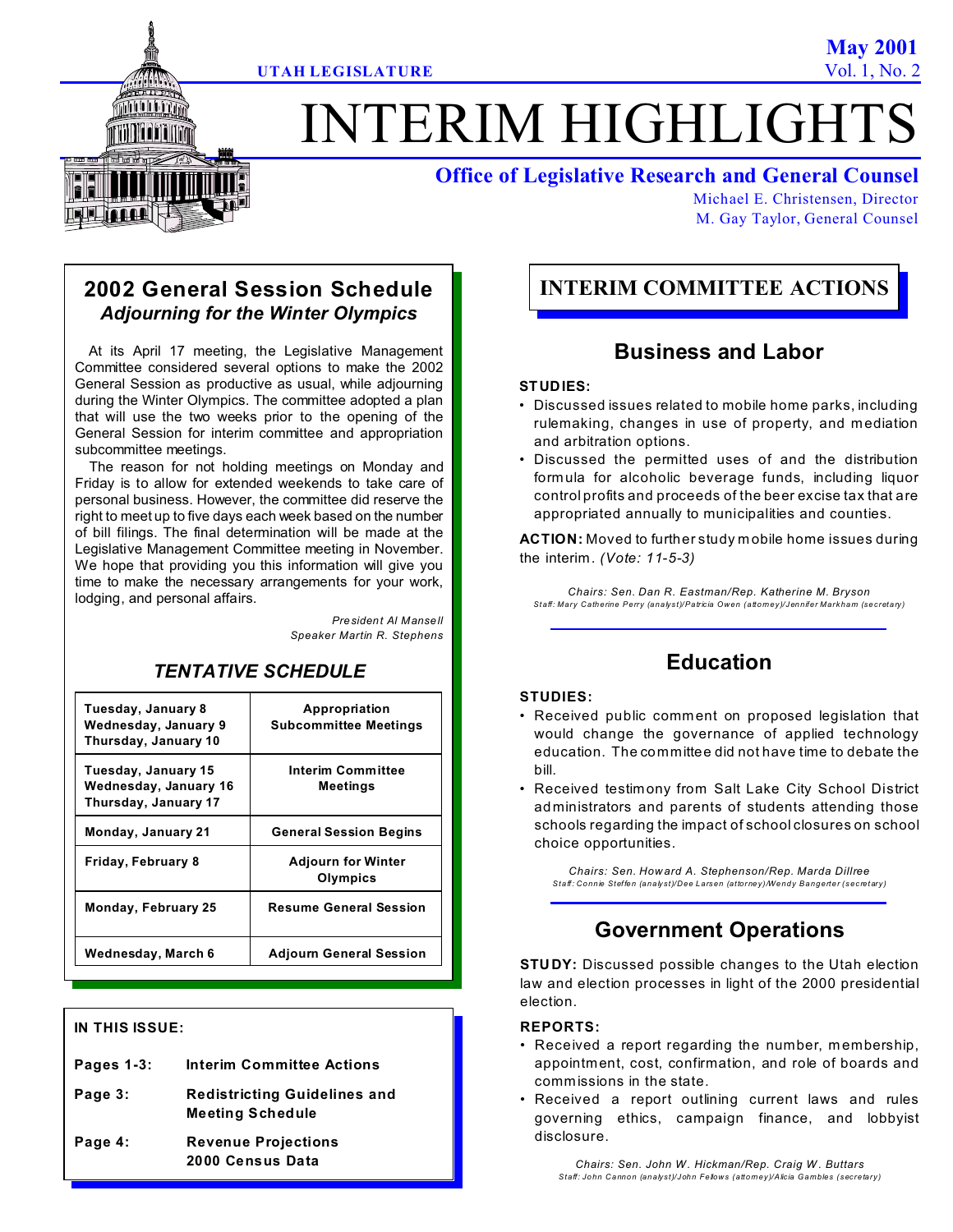## **Health and Human Services**

#### **STUDIES:**

- Discussed draft legislation that would change how a municipality applies for a license to provide emergency medical services to a newly annexed area.
- Discussed draft legislation that would appropriate \$495,000 to the Center for Persons W ith Disabilities at Utah State University for long-term training of personnel who support employees with a disability, interpreters for the deaf, and behavior support specialists.

*Chairs: Sen. Terry R. Spencer/Rep. Carl R. Saunders Staff: Mark Andrews (analyst)/Paul Hess, Catherine Dupont (attorneys)/Sandra Wissa (secretary)*

# **Judiciary**

**STUDY:** Received testim ony from legislative staff, Dept. of Human Services, Administrative Office of the Courts, and the Legal Aid Society regarding the statewide problem of the wrongful denial of court-ordered parent visitation. Although the committee acknowledged that mandated sanctions may negatively impact children in some cases, it was concerned that as many as 60% of all non-custodial parents are denied court-ordered visitation.

*Chairs: Sen. David L. Gladwell/Rep. Glenn L. Way Staff: Jerry Howe (analyst)/Esther Chelsea-McCarty (attorney)/Glenda Whitney (secretary)*

# **Law Enforcement and Criminal Justice**

**STUDY:** Received testimony from legislative staff and various state agencies regarding the current problems surrounding the manufacturing and use of methamphetamine and the potential solutions in the areas of prevention, law enforcement, and treatment.

*Chairs: Sen. D. Chris Buttars/Rep. DeMar "Bud" Bowman Staff: Chyleen Arbon (analyst)/Susan Creager Allred (attorney)/Alicia Gambles (secretary)*

## **Natural Resources, Agriculture, and Environment**

**STUDY:** Discussed a proposal to allow fishing licenses to be purchased for a one-year period from the date of purchase, rather than on a calendar-year basis.

#### **REPORTS:**

- Received a report from PacifiCorp on an irrigation curtailment program that gives qualifying irrigation custom ers the option of curtailing electricity load in exchange for payment by PacifiCorp. The program is intended to reduce PacifiCorp's need to purchase power in the wholesale market this sum mer when prices are expected to be high.
- Received a report from Utah State University regarding a reorganization of the College of Natural Resources.

#### **Natural Resources, Agriculture, and Environment –** *Continued*

• Received a report from the Div. of Wildlife Resources on the use of hunting and fishing license revenues. The division reported that in FY 2001, approximately 2% of budgeted hunting and fishing license revenues will have been used to fund non-game related expenditures.

> *Chairs: Sen. Parley G. Hellewell/Rep. Bradley T. Johnson Staff: Brian Allred (analyst)/Jeanenne Larson (attorney)/Joy Miller (secretary)*

## **Political Subdivisions**

#### **STUDIES:**

- Received testimony regarding current subdivision and zoning requirements to determine whether a particular type of entity should remain exempt from local land use requirements.
- Received testimony regarding the Utah Quality Growth Commission's mission and accomplishments and discussed its "Principles of Quality Growth" and its recommendations for a net gain in private land.

*Chairs: Sen. Carlene M. Walker/Rep. David L. Hogue Staff: Joseph Wade (analyst)/Keith Woodwell (attorney)/Joy Miller (secretary)*

## **Public Utilities and Technology**

#### **ACTIONS:**

- Directed staff to draft legislation regarding net metering for the June interim m eeting.
- Directed staff to draft a letter to the Speaker, President, and Governor, requesting that an energy tax credit be included in the Special Session.

*Chairs: Sen. Leonard M. Blackham/Rep. John E. Swallow Staff: Richard North (analyst)/Robert Rees (attorney)/Junie Anderson (secretary)*

## **Revenue and Taxation**

## **STUDIES:**

- Discussed the various property tax relief programs, including such aspects as eligibility, whether the relief is mandatory or discretionary, deadlines for applications, funding, number of persons claiming relief, and the amount of tax dollars abated. The committee also reviewed state vs. county funding of these programs.
- Received testimony regarding information on the Farmland Assessment Act and administrative problems confronting assessors as they implement this law.
- Discussed current state laws regarding when and how taxing entities may impose judgment levies and received testimony from taxing entities that these levies are appropriate.
- Discussed current state laws that impose a penalty on unpaid property taxes when the value of the property is under appeal.

*Chairs: Sen. Curtis S. Bramble/Rep. Wayne A. Harper Staff: Bryant Howe (analyst)/Rebecca Rockwell (attorney)/Sandra Wissa (secretary)*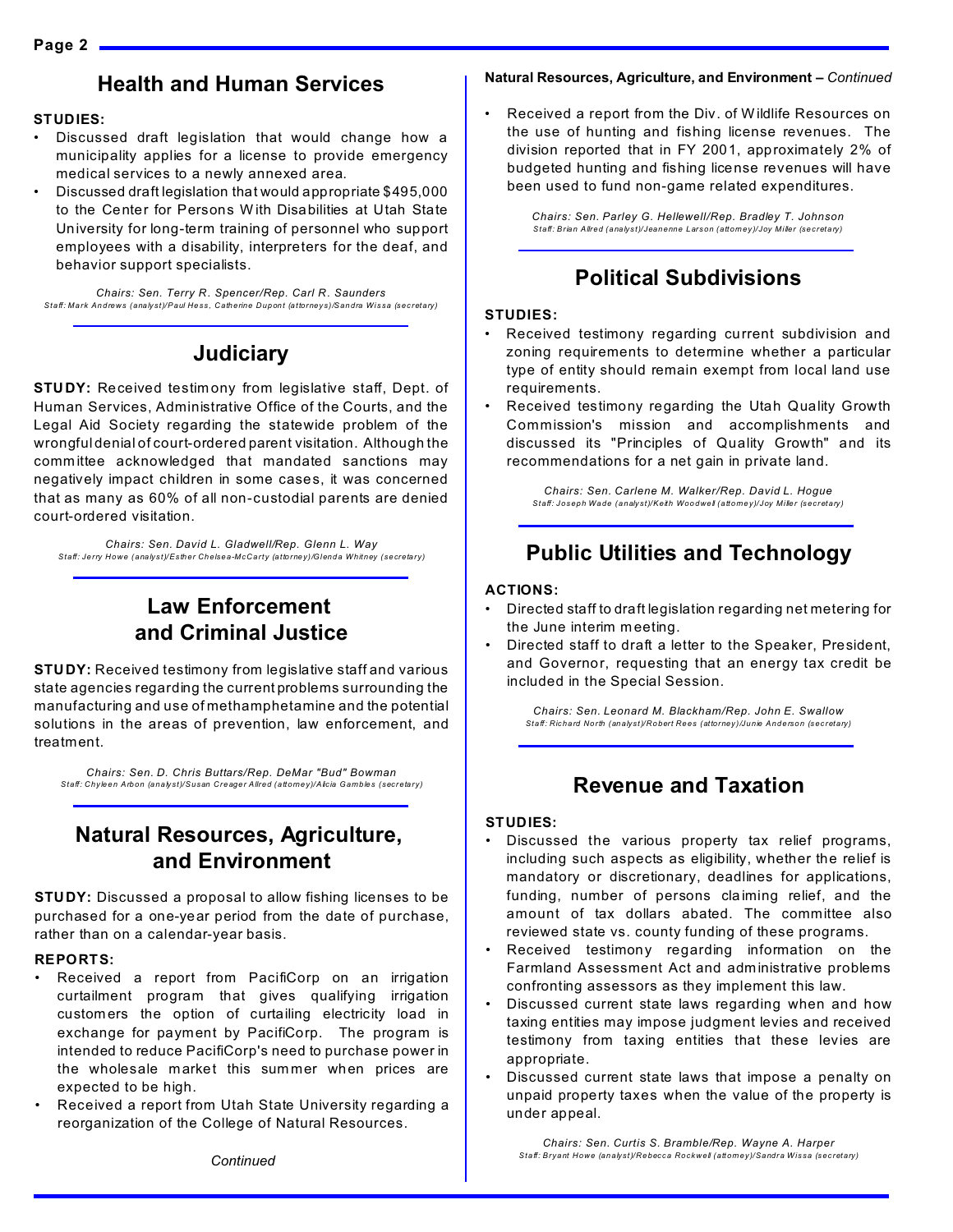# **Transportation**

**STUDY:** Discussed policy choices regarding awarding attorneys' fees in disputed eminent domain cases.

#### **REPORTS:**

- Received an update on the construction of the Legacy Parkway from I-215 to Farmington.
- Received a report regarding the renewal of motor vehicle registration and driver licenses on the Internet.

*Chairs: Sen. David H. Steele/Rep. Joseph G. Murray Staff: Benjamin Christensen (analyst)/Cheryl Felt (attorney)/Junie Anderson (secretary)*

# **Workforce Services and Community and Economic Development**

**STUDY:** Received testimony from the Travel Council and Olympic-venue cities regarding strategies that could be used to increase tourism.

*Continued*

#### **Workforce Services and Community and Economic Development** *– Continued*

#### **REPORTS:**

- Received a report from the Dept. of Workforce Services regarding remedial actions taken to improve the food stamp payment accuracy rate in Utah. The U.S. Dept. of Agriculture imposed a \$2 million sanction on the state, but is allowing the Dept. of Workforce Services to reinvest the entire sanction amount into a food stamp payment accuracy plan.
- Received a report that the Dept. of Workforce Services and the Office of Rehabilitation exceeded performance levels for implementing the adult education program and are eligible to share an incentive grant award.
- Received a report regarding a performance audit of the tourism promotion fund in Utah.

*Chairs: Sen. Beverly Evans/Rep. Richard M. Siddoway Staff: Wayne Lewis (analyst)/Jim W ilson (attorney)/Jennifer Markham (secretary)*

# **REDISTRICTING GUIDELINES AND MEETING SCHEDULE**

The Redistricting Committee held its fourth meeting on May 16 and has received public comment at each meeting. The committee adopted redistricting principles and procedural guidelines which will govern the redistricting process until the new districts are enacted by the Legislature later this year. The committee will have held fifteen meetings, eight in cities other than Salt Lake, before completing its work.

## **REDISTRICTING COMMITTEE** *SCHEDULE OF FUTURE PUBLIC HEARINGS*

| May 30   | 1:00 $p.m$ . | State Capitol, Room 129 |  |  |
|----------|--------------|-------------------------|--|--|
| June 7   | 12:00 p.m.   | Tooele                  |  |  |
| June 7   | 6:00 p.m.    | State Capitol, Room 129 |  |  |
| June 28  | 12:00 p.m.   | Richfield               |  |  |
| June 28  | 6:00 p.m.    | Cedar City              |  |  |
| July 12  | 12:00 p.m.   | Price                   |  |  |
| July 12  | 6:00 p.m.    | Provo                   |  |  |
| July 16  | 6:00 p.m.    | Park City               |  |  |
| Aug. 9   | 9:00 a.m.    | State Capitol, Room 129 |  |  |
| Aug. 30  | 2:00 p.m.    | State Capitol, Room 129 |  |  |
| Sept. 6  | 9:00 a.m.    | State Capitol, Room 129 |  |  |
| Sept. 20 | $9:00$ a.m.  | State Capitol, Room 129 |  |  |

#### **Procedural Guidelines**

**1. Plan Authorizations** – All requests to use staff time and redistricting resources must first be cleared by a member of the committee and by one of the committee chairs.

**2. Security of Information** – To ensure the security of information and to protect licensing agreements with software manufacturers, access to computer information and the computer system used in the redistricting process will be restricted to redistricting committee staff. With permission from a chair, individual legislators may direct staff in drawing plans.

**3. Public Access** – Committee meetings will be open to the public.

**4. Effect of a Change on the Entire Plan** – Every change to a proposed plan by a committee member must also resolve the ripple effect on the entire plan caused by that change.

**5. Political Data** – Political data will not be included in the redistricting computer system. Political data should not be shown to or discussed with committee staff nor at committee meetings.

#### **Redistricting Principles**

**1. Equal Population** – Congressional districts must be as equal as is practical, with a deviation not greater than + .5 %. State legislative districts and state school board districts must be equal, with a deviation not greater than  $+$  4%.

**2. Number of Districts** – Plans will be drawn to create three congressional districts, four congressional districts, 29 state Senate districts, 75 state House districts, and 15 state school board districts.

**3. Bureau of the Census Figures** – In drawing districts, the committee will use the official 2000 U.S. Census data.

**4. Single Member Districts** – Districts will be single member districts.

**5. Contiguity and Compactness** – Districts will be contiguous and reasonably compact.